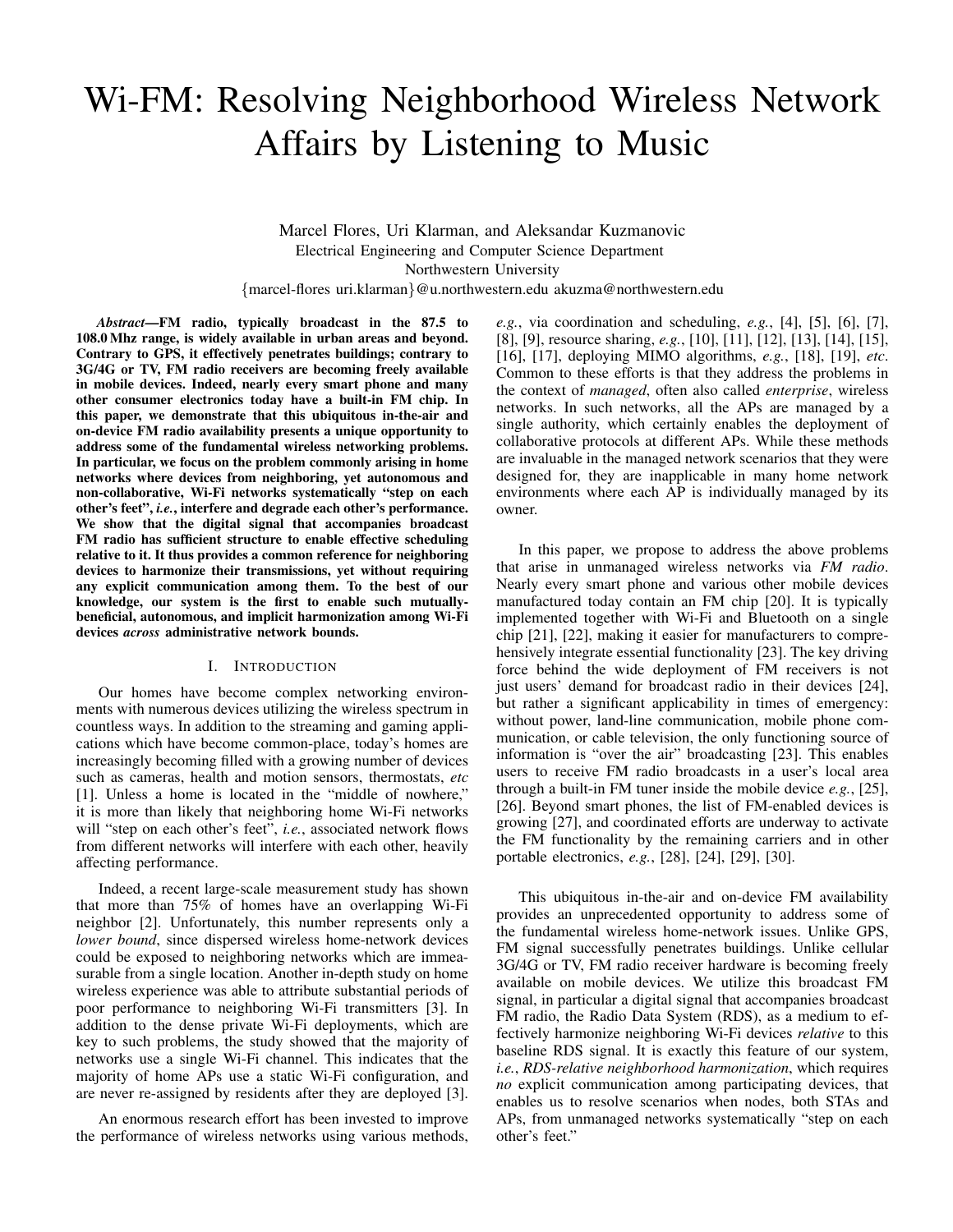We present Wi-FM, a system that utilizes existing ambient FM signal to perform neighborhood harmonization. Wi-FM makes us of the fact that a broadcast radio signal reaches all devices at a location at virtually the same time [31], which helps synchronize all nodes relative to this signal. Unlike many synchronization methods, Wi-FM generates *no* in-band traffic while synchronizing with the ambient signal: neither in-band beacons nor additional node-to-node synchronization messages. Rather, it relies on identifying *time landmarks* in the form of repeated patterns in the structure of the underlying digital RDS signal. Because all participating nodes do this independently, they do not partake in any explicit communication among themselves. This feature enables Wi-FM to effectively harmonize Wi-Fi nodes transmitting in the same channel, even when they belong to independently-managed autonomous wireless networks.

Once synchronized to the RDS digital signal, the nodes can effectively sense the environment and infer the other nodes' scheduling choices over short time-scales. With this information, Wi-FM provides a methodology for arriving senders to determine how best to approach a given network state. It differentiates between light and heavy traffic scenarios, providing mechanisms for the full use of the network in quiet cases, sharing of the network in the case of both light and heavy traffic via *negative scheduling*, and more complex conditions for cases when many heavy-traffic devices must coexist in the network via a *neighborhood fairness* algorithm.

Our experiments show the following:  $(i)$  It is possible to effectively detect and select a common FM station in a neighborhood and utilize them for Wi-FM.  $(ii)$  The RDS digital signal accompanying FM radio has a sufficient structure to enable RDS-relative harmonization.  $(iii)$  This signal is highly resilient to data loss, *i.e.*, it retains device harmonization even in the presence of substantial reduction of matching bits. (iv) Our software-defined radio implementation provides more than sufficient synchronization accuracy to allow for scheduling based on the ambient FM signals.  $(vi)$  Our experiments on realistic home-networking setups show scenarios where throughput improves by up to 50%, and by 35% on average. The key to these improvements lies in Wi-FM's ability to systematically reduce contention via network harmonization.

Our key contributions are the following:

- We introduce Wi-FM, the first system to utilize the FM broadcast radio signal, *i.e.*, the associated digital RDS signal, as a vehicle to boost the performance of Wi-Fi networks.
- We present the first system to enable Wi-Fi device harmonization *across* administrative network bounds in unmanaged network scenarios.

We achieved all the above using off-the-shelf network equipment and in software via a Linux based implementation and evaluation. Undoubtedly, hardware-level FM radio signal processing implementations could open the doors to the deployment of advanced wireless networking algorithms and applications, beyond neighborhood harmonization.

## II. BACKGROUND

Here, we provide the necessary background on the digital signal that accompanies the broadcast FM radio. Then, we



Fig. 1. A waterfall plot of FM radio signal. The RDS digital signal can be seen as two lines at the 57-kHz subcarrier.

explore its repetitive symbol structure and demonstrate how it can be utilized as a common medium to harmonize neighboring Wi-Fi devices.

## *A. The Radio Data System*

The Radio Data System (RDS), also called the Radio Data Broadcast System (RDBS), is a digital signal that accompanies broadcast FM radio [32]. Intended as a method for improving usability of radios, these digital signals convey station information, current program details, traffic alerts, and other information. Most of this information is then presented to listeners directly through their radio's interface. Indeed, many radio listeners may be familiar with RDS as the mechanism that communicates the data needed to print the song title and artist on their car stereo.

To avoid interfering with legacy radio devices, RDS data is broadcast at the third harmonic of the 19-kHz pilot-tone, as seen in Figure 1. Specifically, the signal can be found at the 57kHz±6Hz subcarrier frequency, which is modulated with a form of two-phase PSK. The clock frequency of the arriving data is given by dividing the transmitted subcarrier frequency by 48, which provides a data-rate of 1187.5 bps. The transmitted bits are further subject to differential coding in order to remove ambiguity in the signal [32].

## *B. Baseband Coding*

The RDS system provides a baseband coding in order to communicate data to the receivers. Without loss of generality, we restrict ourselves to the basic format in order to allow understanding of our overlay scheme. The RDS system has a complex set of messages and communication modes that allow it to communicate a rich set of data in a careful fashion. Each mode provides a set of repeatable patterns that could be exploited for our scheme.

Figure 2 shows the layout of the coding. The first layer of the coding is known as a *group*, which consists of 104 bits. Each group is broken down into four 26 bit *blocks*: Block A (bits 0-25), B (26-51), C (52-77), and D (78-103). Each block consists of 16 bits of data, and 10 bits of checkword to allow for error detection and some correction. The checkword is encoded with an offset, which indicates the current block.

To provide a basis for scheduling, we consider a few additional components of the RDS structure. First, each broadcasting station has a unique code known as a *Program Identifier* (PI) code. This data is included in the first 16 bits of Block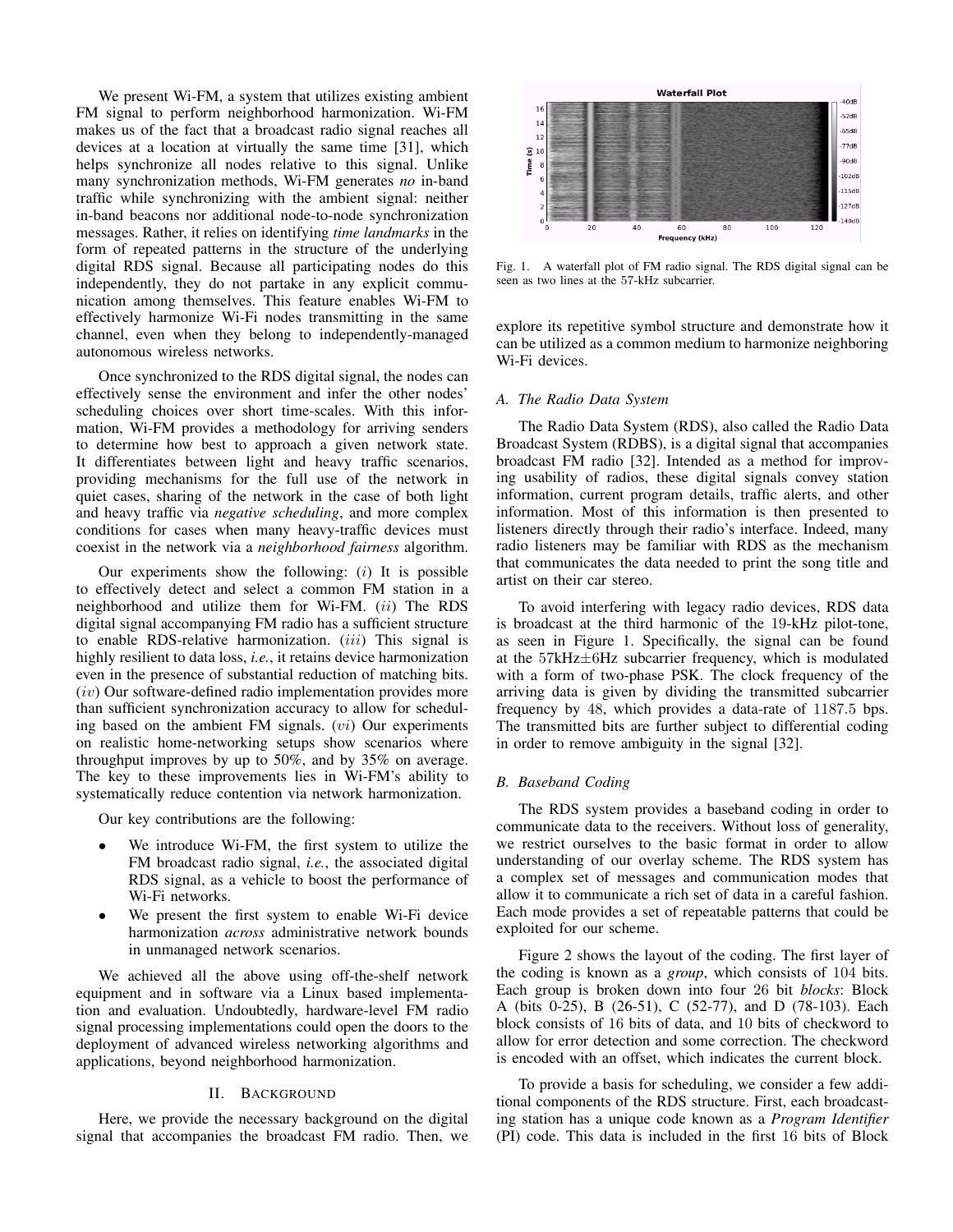

Fig. 2. The base encoding layout of the RDS scheme. The 104 bits repeat and the value of data depends on the current group context.

A. Second, the first 4 bits of Block B provide a *group code*, which indicates what type of data is contained in the remaining blocks in the group. While there are no hard requirements on the distribution of group codes in the stream, the RDS specification provides typical use guidelines, further providing for reliable repetition of group codes over time.

The specification further provides 13 group codes and 2 formats for each code, resulting in 26 possible message formats. The internal structure of each of these groups allows for additional repeated structure. For example, a group 2 message specifies a small amount of display text, up to 64 characters. Specifically, the final 4 data bits of Group B are used to specify a text segment (*i.e.*, an offset), and Groups C and D are used to specify 4 characters of data. The bottom line is that there exist numerous *time landmarks* in the underlying RDS signal. Such landmarks could be extracted and utilized for harmonization. We explain our approach next.

### III. WI-FM ARCHITECTURE

We now present the design of Wi-FM, and the details of how we use ambient FM radio signal to enable Wi-Fi device harmonization across administrative network domains. Specifically we explore how the RDS signal described in the previous section can be used to achieve this purpose.

## *A. Synchronizing to the Ambient RDS Signal*

The first component of our harmonization scheme is our treatment of time. As digital signal, the smallest increment available from RDS is a single bit. Since RDS features a data rate of 1187.5 bps, or approximately  $842\mu s$  per bit, we treat this as our basic time unit. This is more than appropriate for our purpose, since we are *not* interested in packet-level scheduling. It is essential to understand that tighter time-scales are certainly feasible, *e.g.*, [31]. In such scenarios the bits from the RDS signal are simply utilized as broadcast beacons. We further consider our time aligned to the 104 bit groups provided by the baseband coding. Hence, any time can be represented as the most recent bit to arrive in the current group, and can therefore be referred to by its *bit index*. Since all machines receive the broadcast radio signal at nearly the same time [31], all machines receive the same bit at virtually the same time, as we demonstrate below.

To begin, the node processes the RDS bits one by one, attempting to match that station's PI code to the stream. When it encounters the code, which it recognizes via the checkword, it enters the synchronized state and resets its current bit index to 0. Once synchronized, the system no longer considers the value of each arriving bit, but instead uses it as a counter to determine the current bit index. When the system reaches 104, it resets the count to 0, and begins checking for the PI code again. If it encounters the PI code where expected (*i.e.*, 104 bits after the last occurrence), the state remains synchronized and the process is repeated.

If, on the other hand, the system fails to detect the PI code, it must return to the un-synchronized state and begin checking for the code at each bit. The next time the PI code is encountered, Wi-FM is able to return to the synchronized state. Losses of synchronization can occur as the result of radio interference scrambling the arriving bits or processing lag, which may cause some bits to be dropped. We explore the frequency of such issues in Section V. Time spent in the un-synchronized state can be reduced by employing a handful of heuristics. First, whenever a PI code is expected but not found, an XOR can determine how many of the bits match. If more than half of the bits are correct, it is likely that a small number of errors have occurred exactly on the PI code, but synchronization can be maintained. Second, the checkword at the end of each block can be used to correct a burst error up to 5 bits [32]. In this way, Wi-FM is able to use the PI code as a repetitive time-landmark in the underlying RDS format.

Station Detection When Wi-FM is activated, it must determine the most suitable FM station available to use for harmonization. To this end, it first performs a simple scan of the FM spectrum, building a list of potentially available stations. This process could be further improved by determining potential nearby stations using the devices coarse-grained location (for example, zip code, *e.g.*, [33]). Wi-FM then tunes to each candidate station, starting at the lowest frequency. It does so for 2 seconds per station, attempts to synchronize as above, and measures the fraction of time it spends in the synchronized state. The search terminates when the list of candidates is exhausted, or Wi-FM detects 3 stations with at least 95% sync rate. It then selects the lowest frequency station from these 3, or the station of the highest sync rate, if no station above 95% sync rate is detected. In Section V, we confirm that this approach works extremely well in reality, *i.e*, that high sync-rate stations are available and that nodes in a single area will converge to a single such station in a short time.

#### *B. RDS-Relative Neighborhood Harmonization*

To harmonize with neighboring signals, each Wi-FM node must independently determine a schedule during which it is best to transmit. In particular, each node must observe the current network state, determine during which RDS defined blocks other nodes are sending, and select a schedule (*i.e.* a set of blocks during which to transmit) which will result in the best performance by minimizing contention in each block. It must make these decisions independently, without the aid of a centralized scheduler.

*1) Assessing Outgoing Traffic:* First, a wireless node, whether an AP or STA, must determine if there is benefit to applying a schedule, or if fairness and performance are best served by continuing normally with the DCF. If only generating light traffic, it is best to simply send when available, as shown in prior work on centrally-coordinated managed wireless networks [8].

On the other hand, significant benefits can be seen if longer flows are regulated. To make this determination, Wi-FM keeps track of the amount of time in which there are packets in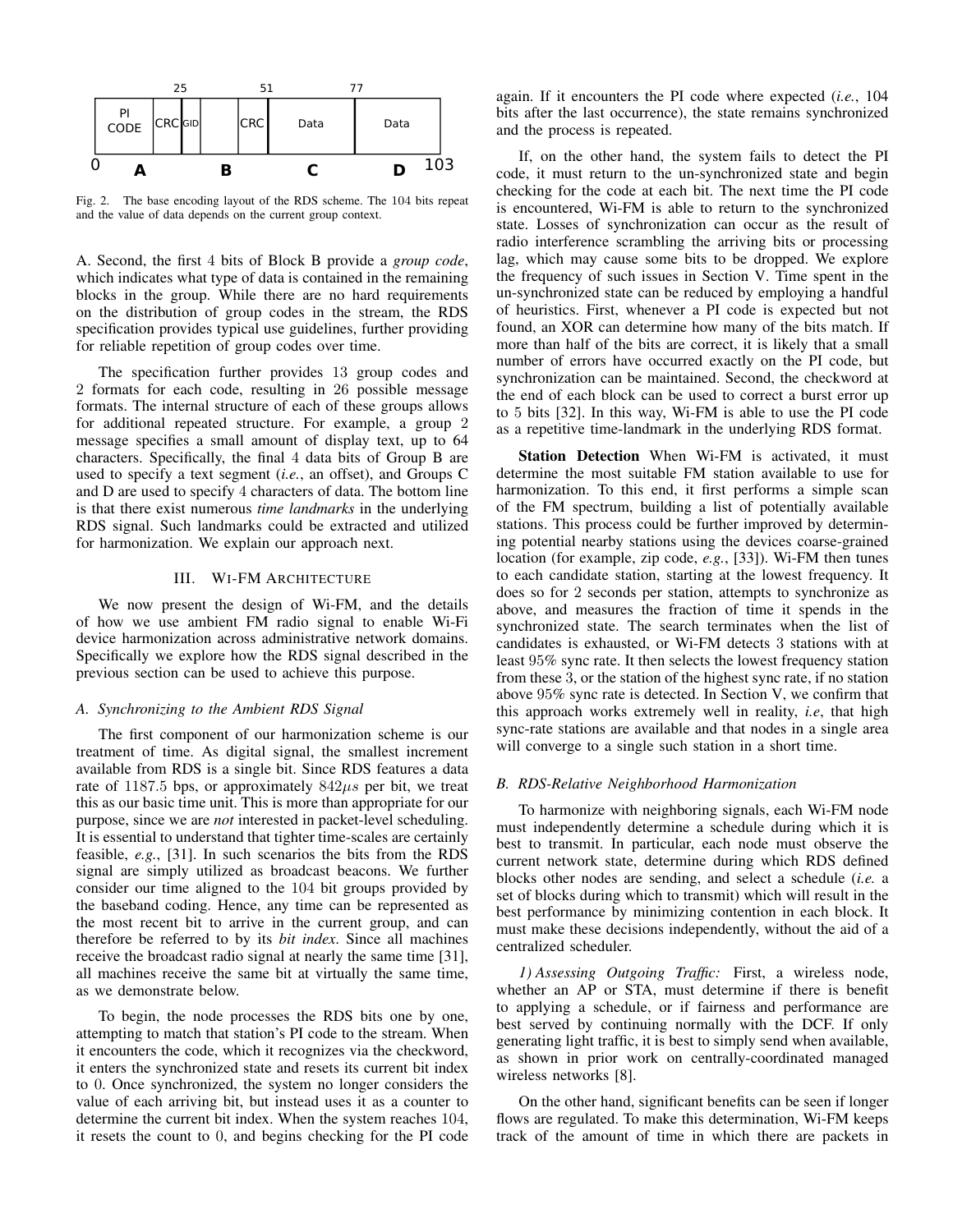the outgoing buffer of a node. If the buffer is non-empty for more than 2 seconds, Wi-FM employs the below algorithm to determine the best course of action. Alternatively, application level feedback could indicate the presence of longer flows, reducing sensing time, but would require application support.

*2) Assessing the Network State:* If the outgoing traffic patterns indicate that a schedule is necessary, Wi-FM must measure the current traffic on the network so that it can select an appropriate schedule to harmonize with that traffic. For example, with only light traffic, it makes the most sense for a heavy sender to make space, to allow light flows to proceed more quickly. In the case of other heavy senders, Wi-FM must attempt to reach a state of effective harmonization. To measure the state, Wi-FM samples the current traffic for one group, *i.e.*, 87.6ms, and considers the times packets were sent from each other sender. It then determines during which RDS bit index each packet arrived, declaring a bit to be *active* for a sender if a packet arrived during its time period. If more than half of the bits are active in any slot, that sender is declared a *heavy hitter*, otherwise they are a *light sender*. This process is repeated periodically to reevaluate the current competing traffic.

*3) Determining an Appropriate Schedule:* Finally, Wi-FM must select a schedule which offers the most potential for performance gains given the observed traffic. We consider the following potential scenarios:

No Traffic. In the case in which Wi-FM detects no other senders, the system takes all available slots as its schedule. In the case when there are no other senders it makes the most sense to use all available resource. However, in neighborhood settings, we expect this scenario to occur rarely.

Light Traffic. When Wi-FM detects only light senders, taking the entire schedule would result in significant performance degradation for the light flows sharing the wireless medium, as we show below. In the case that these light flows are user web browsing, even small increases in delay could result in a degraded user experience. Therefore in such cases, it implements a *negative* schedule. Specifically, it restricts itself to  $\frac{3}{4}$  of available slots, allowing light flows to operate unhindered for a time.

Heavy Single-Sourced Traffic. In the presence of a heavy hitter, Wi-FM must select its schedule in a way that carefully shares with existing flows. If the detected heavy hitter, call it Sender 1, uses more than its fair share, *i.e.*, more than half of available slots, Wi-FM chooses a schedule of half of the slots, taking any empty slots if available. When Sender 1 reevaluates the network state, it will see that it is now sharing with an additional heavy hitter and reduce its schedule accordingly, resulting in an even split of network traffic. If, in subsequent iterations, Wi-FM detects that Sender 1 has not adjusted their schedule, for example if Sender 1 is a legacy device, Wi-FM reverts to traditional DCF in order to remain competitive.

Heavy Multi-Sourced Traffic. In the case that Wi-FM detects a state which features multiple heavy-hitters, it must determine a suitable schedule that provides it with a reasonable share of sending time while still attempting to provide a fair use of resources. Wi-FM therefore considers three criteria for the selection of a schedule.

First, let set S be all the observed senders. Next, denote by  $l_i$  the number of active slots for sender i. Then, the number of slots allocated is equal to the average of the other observed transmitters. Formally,

$$
k = \text{ slots to schedule} = \frac{\sum_{i=1}^{S} l_i}{|S|}.
$$
 (1)

This requirement is to ensure that Wi-FM offers its local node a competitive amount of radio time. In a scenario where nodes behave in a greedy manner or simply do not deploy the Wi-FM algorithm, Wi-FM will necessarily behave greedily as well, and hence the system will converge towards the underlying DCF protocol. Later in the paper, we demonstrate that Wi-FM outperforms the underlying DCF protocol, providing clear incentives for users to deploy Wi-FM.

Second, the chosen slots should minimize the number of concurrent senders in each slot. To do so, it attempts to choose those slots which are quietest, reducing radio contention. Denote by  $B_k$  the slots in which we schedule our sender, and  $c_i$  is the number of concurrent senders observed in the *i*th slot. Therefore, our goal is to minimize

total contention = 
$$
\sum_{i \in B_k} c_i.
$$
 (2)

Finally, all else being equal, Wi-FM attempts to select slots which fairly distribute the new load. Denote by  $B$  the set of all slots. Let  $p_i$  be 1 if the node is active in slot  $i \in B$  and 0 otherwise,  $c_i$  is the number of concurrent senders in i, and S is the set of observed senders. Formally, we want to minimize the distance of each node from its fair share,

fairness error = 
$$
\left| \frac{|B|}{|S|} - \sum_{i=1}^{B} \frac{p_i}{c_i} \right|.
$$
 (3)

Requirement (1) can be satisfied with a simple computation. To limit contention as required by (2), Wi-FM first orts the slots by the number of concurrent senders. Suppose the average sending length is currently  $k$  slots and there are  $n$ slots with a minimal number of concurrent senders. If  $n \leq k$ , Wi-FM chooses these  $n$  slots and moves on to the next smallest number of concurrent senders with the remaining  $k - n$  in the same fashion. If  $n > k$ , (3) requires that the k slots should attempt to fairly distribute its load among the senders with which it is conflicting.

Naively, Wi-FM could consider all possible choices of k slots, compute the number of times that it collides with each sender, and choose the schedule which minimizes the maximum number of collisions. However, such an algorithm comes with significant complexity. Alternatives include greedy algorithms which simply select the first available slots which do not conflict with a sender that conflicted previously. Given the complex and often dynamic nature of network behavior, Wi-FM opts to choose randomly among the  $n$  slots, as this provides effective results, given that the number of concurrent senders has already been minimized.

None of the above described scenarios require that any of the senders belong to the same network: the network sampling, harmonization, and scheduling happen locally, based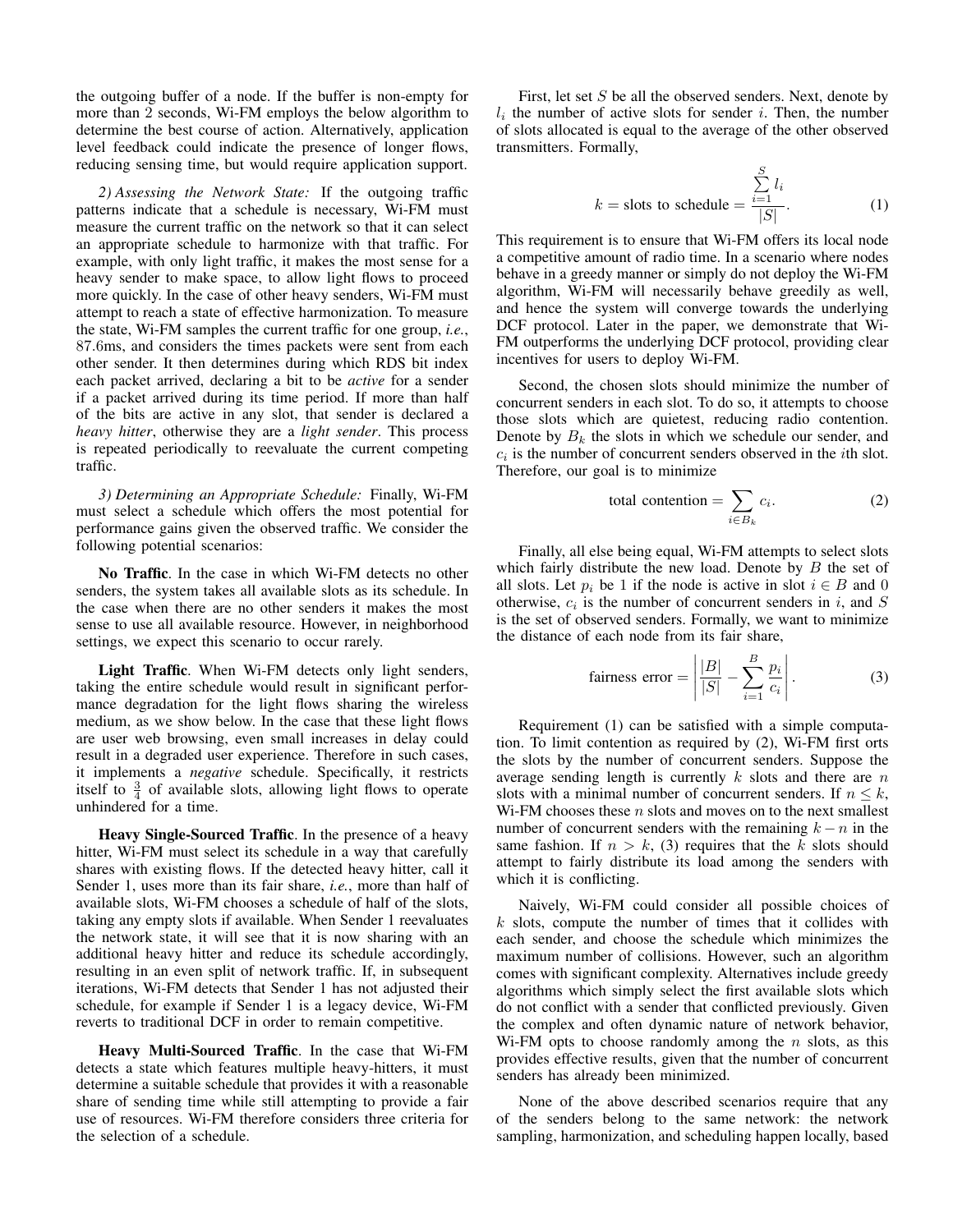

Fig. 3. The radio processing path. The RTL-SDR hears the RDS signal, digital signal processing is done in GnuRadio, and the received bits are sent to the kernel, which handles schedule processing.

on measurements by each node. In home-use settings, this can result in improvement with both a user's local network and amongst neighboring networks in the immediate area.

#### IV. IMPLEMENTATION

Figure 3 shows the current implementation of Wi-FM. To receive and process FM RDS signal on consumer hardware, we use a NooElec RTL-SDR DVB-T USB stick alongside GNURadio. The DVB-T USB stick uses a Rafael Micro R820T tuner, and a RTL2832U as a de-modulator and USB interface. The tuner provides a full range of about 25MHz to 1, 750MHz, which enables much greater coverage than the 87.5 to 108.0MHz used by traditional FM broadcasters in Europe and the United States.

Our nodes consist of machines running Arch Linux 3.17.4 on 3.3Ghz Intel I5 processors. Each node is equipped with the above described USB radio, as well as a TP-Link TL-WDN3800 2-antenna 802.11n PCIe card. The 802.11n cards run on the Atheros Ath9k driver, which allows the machines to act as APs when needed. In such scenarios, we use Hostapd to provide a software access points. To process raw data from the radio, we use GNURadio for our digital signal processing. We use a modified version of the Plug queuing discipline [34] to control when a node is able to send. We further decrease the available buffer on each card to limit the amount of transmitting the card can do after the qdisc is disabled [15].

The nodes were then placed in various locations around the offices at our institution. The layout can be seen in Figure 4. The nodes are placed both near windows, and internally in a multi-story building, providing a variety of radio conditions. Furthermore, our test-bed is in a relatively crowded wireless area: a large number of wireless networks and devices are constantly visible. This layout presents a reasonable example of a home network environment and the amount of contention that is likely to exist between overlapping senders.

We refrain from disabling DCF, allowing Wi-FM to take share air-time when necessary, *i.e.* non-participating devices, overlap, and failure scenarios. In all of our experiments, we disable Request to Send and Clear to Send (RTS/CTS) features in order to prevent the APs from performing any additional scheduling that might create additional interference. This is a common optimization in many home networks, as it adds latency in many scenarios. Finally, we select the 26 bit (approximately 21.89 ms) blocks as our time slot. This provides us with 4 time slots per group. Such a choice enables



Fig. 4. The floor plan of our testbed. Dots can indicate either AP or STAs, depending on the experiment.



Fig. 5. The fraction of bits that matched the reference for each group.

sufficient flexibility in scheduling, while limiting the potential increase in delay for a single sender. We note that the methods described in Section III-B, however, are generic, and stand to work for any number of available time slots.

## V. FM RADIO PROPERTIES

Here, we evaluate FM radio properties, *i.e.*, FM station availability and neighborhood spatial consistency, as well as RDS signal quality. Then, we analyze how well our system implementation processes and utilizes this signal.

## *A. FM Station Consistency*

In a sample of available radio stations in the bottom half of the FM radio range, *i.e.*, from 87.5 to 97.75 MHz, Wi-FM was able to read RDS signal from 5 different FM broadcasters. Only the bottom half of the range was used, as a sufficient number of stations were detected early in the scan. Short 2 second samples of each of these stations revealed 2 stations which were able to achieve greater than 95% sync rates, while one of the remaining achieves a 73% sync rate, and the final two obtain below 10%. A further 2 minute sample of these stations was in agreement, with the two strongest stations remained synchronized for nearly 100% of the experiment duration, while the other performed approximately as before, well below the thresholds described in Section III-A.

The similarity between the short samples and the longer 2 minute samples suggests that the synchronization can be accurately assessed on short time scales. All the nodes in our testbed obtained the same results and converged to the same RDS signal. Specifically, they all selected the lower frequency of the two qualifying stations. We use this station as our leading harmonization signal in the remainder of the paper.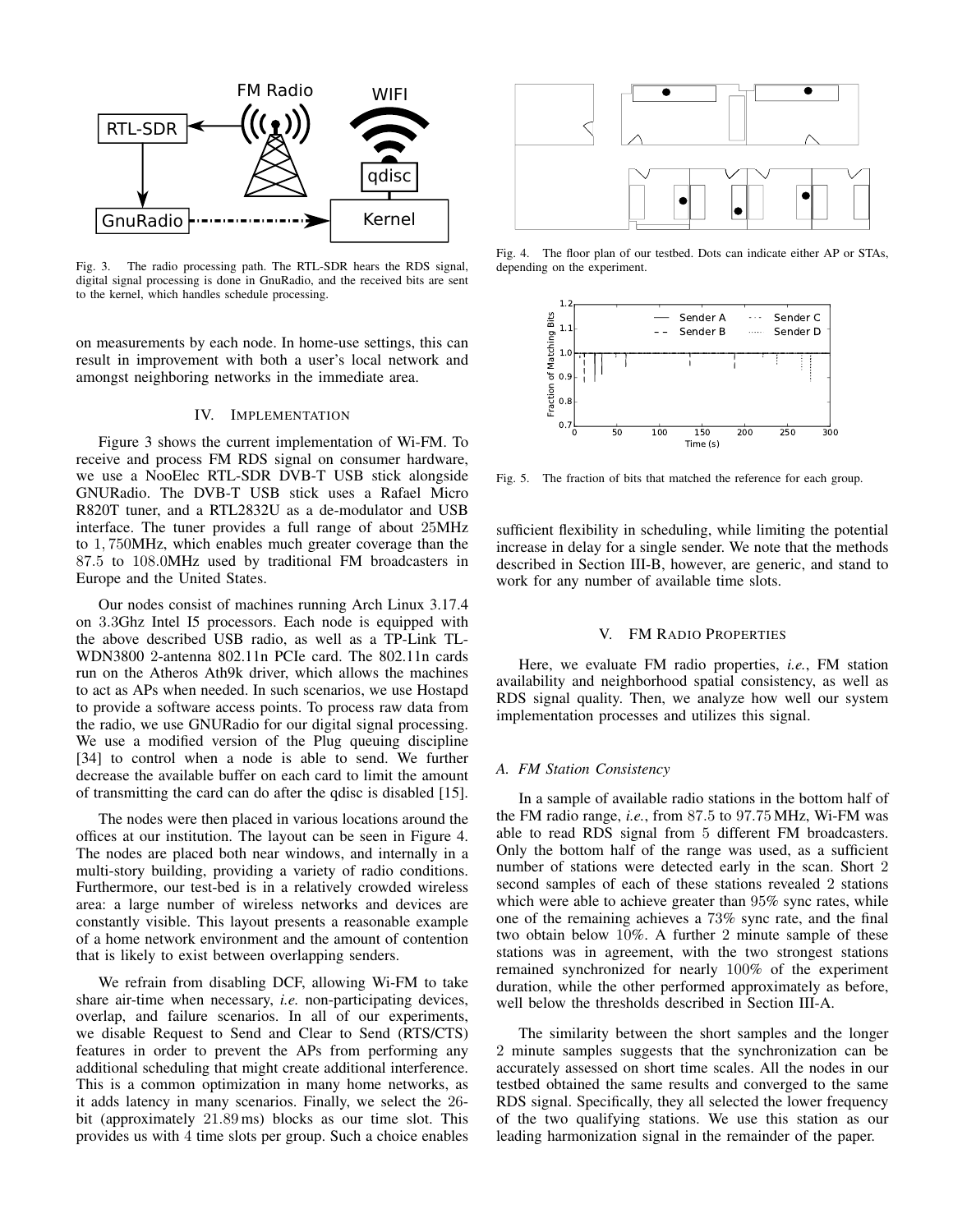

Fig. 6. Timing error between two nodes over a 1 minute period.

#### *B. RDS Signal Consistency*

Next, we explore if the RDS signal received at all of our network devices matches. Indeed, if nodes are receiving significantly different signal, they will not be able to schedule transmissions with any reasonable accuracy. To test this, we collected radio signal at all 5 nodes for 5 minutes. We then designated a single random node as the reference signal. Necessarily, the reference signal itself may have errors. Hence, simultaneous errors at all other nodes would likely indicate an error with our reference. Then for each group of 104 bits, we measure the fraction of bits that match the reference.

Figure 5 shows the result of this experiment. While each node did encounter differences, and therefore some bit errors, the received signals matched extremely closely. Furthermore, while the fraction of matched bits reaches as low as .89 at discrete points in time, all nodes maintained full synchronization for the entirety of the experiment. This stability arises from the fact that the errors never fell on the synchronizing PI codes, and as such caused no change in performance in our system. Moreover, as discussed above, an XOR scheme could retain synchronization even when PI codes are partially corrupted.

#### *C. Software Delay*

Necessarily, our implementation of Wi-FM includes delay due to the time spent on radio processing and internal switching, resulting in some timing error. To develop an understanding of the magnitude of such error, we conduct the following experiment. Two nodes, A and B, simultaneously listen to the RDS signal for 1 minute. When they encounter the station PI code, node A records its current local time, and node B sends a single UDP packet to node A over the wired network. Node A records its local time at the arrival time of the packet from node B. Both timings are therefore recorded at node A using its local time stamp counter. Node A then notes the difference between these two times. Notably, this difference includes potential difference in processing delay, as well as the network delay between the two nodes.

To establish an understanding of the expected network delay between the two nodes, we performed ping measurements between the nodes every second for 5 minutes, and took the delay to be half the average round trip time. This gave an average network delay of  $371\mu s$ , with a variance of about  $100\mu$ s. Figure 6 plots the CDF of the absolute difference of the recorded times less the expected value of the network delay. While there is some variation, our overall error has a median value of around  $300\mu s$ , and a variance of about  $100\mu s$ , similarly to the wired network variance reported above.

From Wi-FM's perspective, these results indicate that time variations are small enough to avoid damaging the synchronization state between nodes. Furthermore, it will result in very little wasted time when switching between blocks, *i.e.*, switching between senders. While this number could be further improved via software and hardware optimization, as we discuss in Section VII, the achieved time-scales serve the core Wi-FM's purpose. Moreover, Wi-FM nodes simultaneously synchronize to an out-of-band signal without *any* communication among themselves. Such an ability is most relevant in neighborhood scenarios, when devices belong to different, nonmanaged networks, hence cannot explicitly communicate.

#### VI. RDS-RELATIVE NEIGHBORHOOD HARMONIZATION

We now consider the performance of networks running Wi-FM in a number of scenarios. We show how adding relatively straightforward timing to the dynamics of the wireless network, specifically reducing contention transmission time, can have notable positive effects on the systems performance.

## *A. Light Traffic Scenario*

First, we consider the applications of Wi-FM to a network which experiences light ambient traffic (sourced either in this or in neighboring networks), yet concurrently experiences a large amount of up-link traffic. In particular, the case when a STA uploads data to the AP, and likely out to the wider Internet. These scenarios are likely to grow in frequency, as users increasingly generate more data, both from applications responsible for data syncing between devices (iCloud, Dropbox, *etc*), and sensors in the home, *e.g.*, [1]. In such scenarios, these bulk transfers may dominate radio time, potentially greatly decreasing the performance for other small flows, for example other users performing light web browsing. Wi-FM determines a schedule is appropriate for the STA, and a sample of the network allows it to detect the presence of light flows. W<sub>i-FM</sub> therefore employs a *negative* schedule that uses  $\frac{3}{4}$  of the available slots, as described in Section III-B.

To test the performance of Wi-FM in this case, we consider the following experimental setup. A set of light flows are sent from two STAs, denoted by Sender 2 and Sender 3, to the AP. These flows consist of short requests, followed by variable length responses from the AP. Request times are modeled as Poisson arrivals with a mean arrival time of 1s, with a Pareto file size distribution for responses with a mean of 125KB and shape 1.5, as in [18]. To model the up-link traffic, a single STA (denoted by Sender 1) performs a bulk transfer to the AP for the 5 minute duration of the experiment.

Figure 7 shows the observed network packets after Wi-FM has implemented its schedule. First, we note that Sender 1 generates the most traffic, and is generally dominating the network airtime. However, we see that after bit 77 (*i.e.*, the end of block C), Sender 1 stops sending, and allows the light flows to operate unhindered during block D. Another version of this plot (not shown) indicates that while Sender 3 sends a large number of packets during slots A, B, and C, it sends a significantly fewer *bytes* relative to Sender 1.

We consider three conditions: the first is the light flows in isolation, when the light flows sent by Senders 2 and 3 do not have to share air time with the heavy flow generated by Sender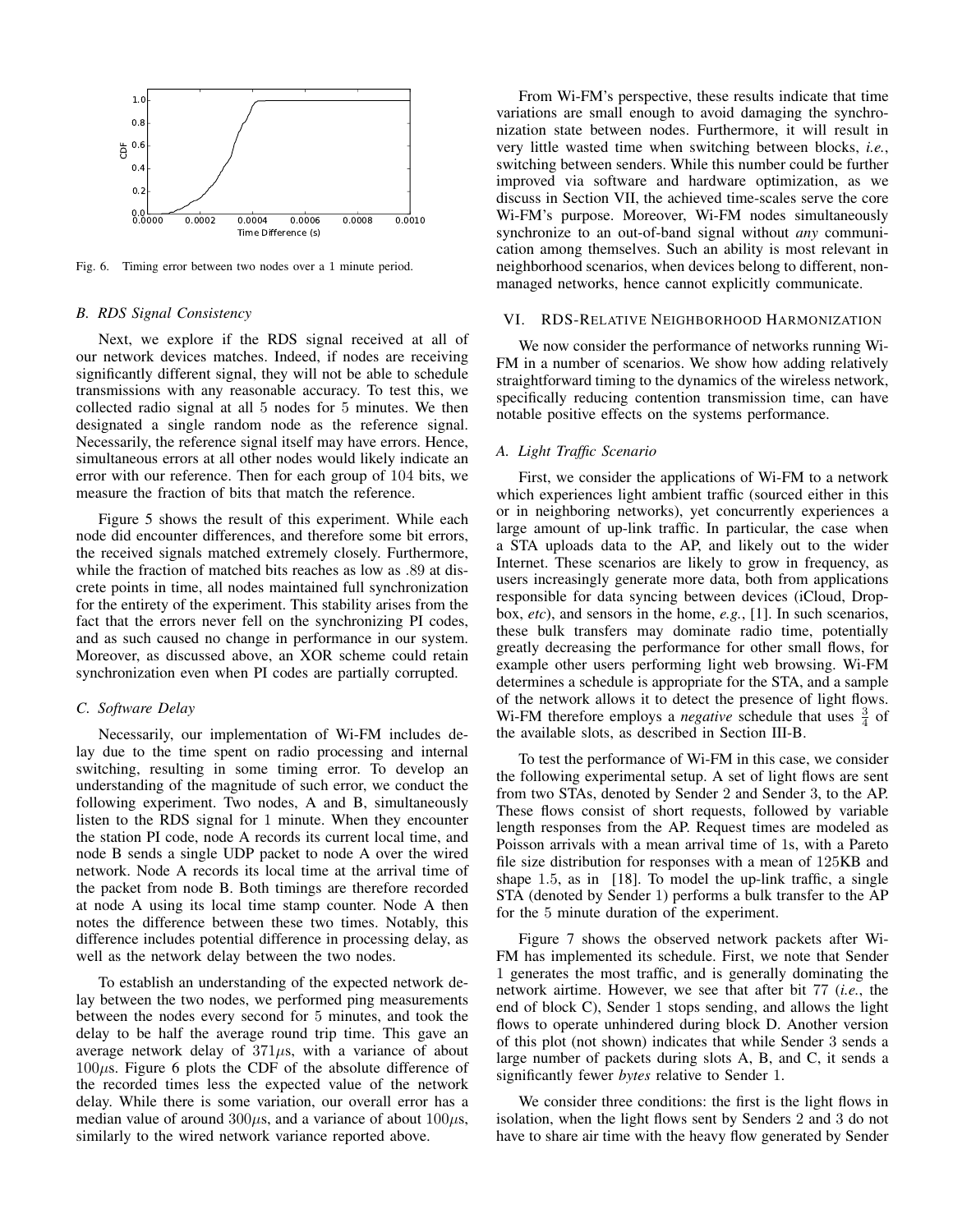

Fig. 7. The network traffic observed with Wi-FM in place.



Fig. 8. The throughput of the light flows when a) the light flows are alone, b) the light flows must compete with a heavy upload, c) Wi-FM is managing the heavy flows.

1, denoted by "Light". Next, we consider the light flows alongside the heavy flows, with no scheduling and just traditional DCF, denoted by "Light + Heavy". Finally, we consider the case where Wi-FM is used to schedule the heavy flows for blocks A, B, and C, *i.e.*  $\frac{3}{4}$  of the time. Light flows are left unscheduled. We denote this scenario by "WiFM With Both".

Figure 8 shows a CDF of the throughput of the light flows for the three conditions. As expected, the difference at the median between the light-alone case and the light  $+$  heavy case is significant: nearly 20 Mbps. Once the heavy-hitter flow joins the network, it dramatically affects performance of the light flows. By running Wi-FM just at the heavy hitter STA, the median case sees an increase in throughput of 8.2 Mpbs, making a more acceptable environment for the light flows. We show below that the impact on the latency is even more significant.

Necessarily, the throughput of the heavy flow (not shown in the figure) is smaller in the "WiFM With Both" scenario than in the "Light + Heavy" scenario. The difference is almost exactly in proportion to its schedule, *i.e.*, 48 Mbps relative to 68 Mbps without Wi-FM. Such necessary performance trade offs should not be understood as pure altruism demonstrated by Sender 1. It is rather a collaborative effort that will equally help Sender 1 in a reversed scenario, *e.g.*, when some other source is a heavy hitter. Later, we demonstrate concurrent winwin scenarios, in which substantial throughput improvements are achievable for all senders.

Figure 9 shows similar performance for response latency of the light flows. The latency of these flows is significantly degraded when the heavy-hitter joins the network, *i.e.*, the median latency increases by more than 40 ms. Wi-FM enables



Fig. 9. The time to the first byte of the reply for the light flows in the same three secenarios.

a much better environment for light flows such that the median latency improves by nearly 20 ms. Moreover, the latency improvement is particularly significant at the tail of the distribution. For example, more than 40 ms for the 80 percentile latency. This makes intuitive sense: with the negative schedule in place, the light flows experience less competition in the air, hence improve their performance.

*1) Down-link Scenario:* Next we consider a scenario in which there is significant down-link traffic. This is a common case in home networks, given the increasing popularity of streaming video services (*i.e*, Netflix, Hulu, Amazon). This case is further complicated by the fact that the AP becomes the heavy hitter. However, if Wi-FM enforces *node-level* schedules on the AP, performance to other STAs will also be impacted. To resolve this inter-dependency, Wi-FM allows APs to determine heavy hitters on a *per-destination* basis, restricting traffic only to those destinations pulling significant amounts of data. In this case, Wi-FM on the AP detects that there is a heavy hitter alongside light flows, which may be occurring in the same or different networks, and therefore implements the  $\frac{3}{4}$  negative schedule for only the heavy hitter destination.

In the down-link case, we model the light flows as before, but now we generate a large transfer from the AP to a single STA for the 5 minutes of the experiment. We again consider three relevant scenarios, *i.e.*, "Light," "Light + Heavy," and "Wi-FM With Both". We omit showing the results since they are similar to the up-link scenario. An exception is that the latency performance in the down-link scenario for "Wi-FM With Both" becomes much closer to the "Light" scenario, *i.e.*, the median distance is less than 5 ms.

## *B. Heavy Single-Sourced Traffic Scenario*

Here, we generate a heavy-hitter (call it Sender 1) in Network I. In addition, we generate light background traffic in the neighboring Network II. Then, a new heavy-hitter (call it Sender 2), joins Network II. Below we explain how Wi-FM behaves in such a scenario. We further note that the senders could be APs or STAs: the procedure is generic.

Figure 10(a) shows the network state before Sender 2 joins. Initially, Sender 1 has converged to the three-slot scenario due to light background traffic from network II (*not* shown in the figure). Based on the neighborhood harmonization algorithm, Sender 2 should broadcast in half of possible time slots, 2 RDS blocks in this case. Sender 2 is able to observe that block D is currently available, hence it selects it. Of the remaining blocks,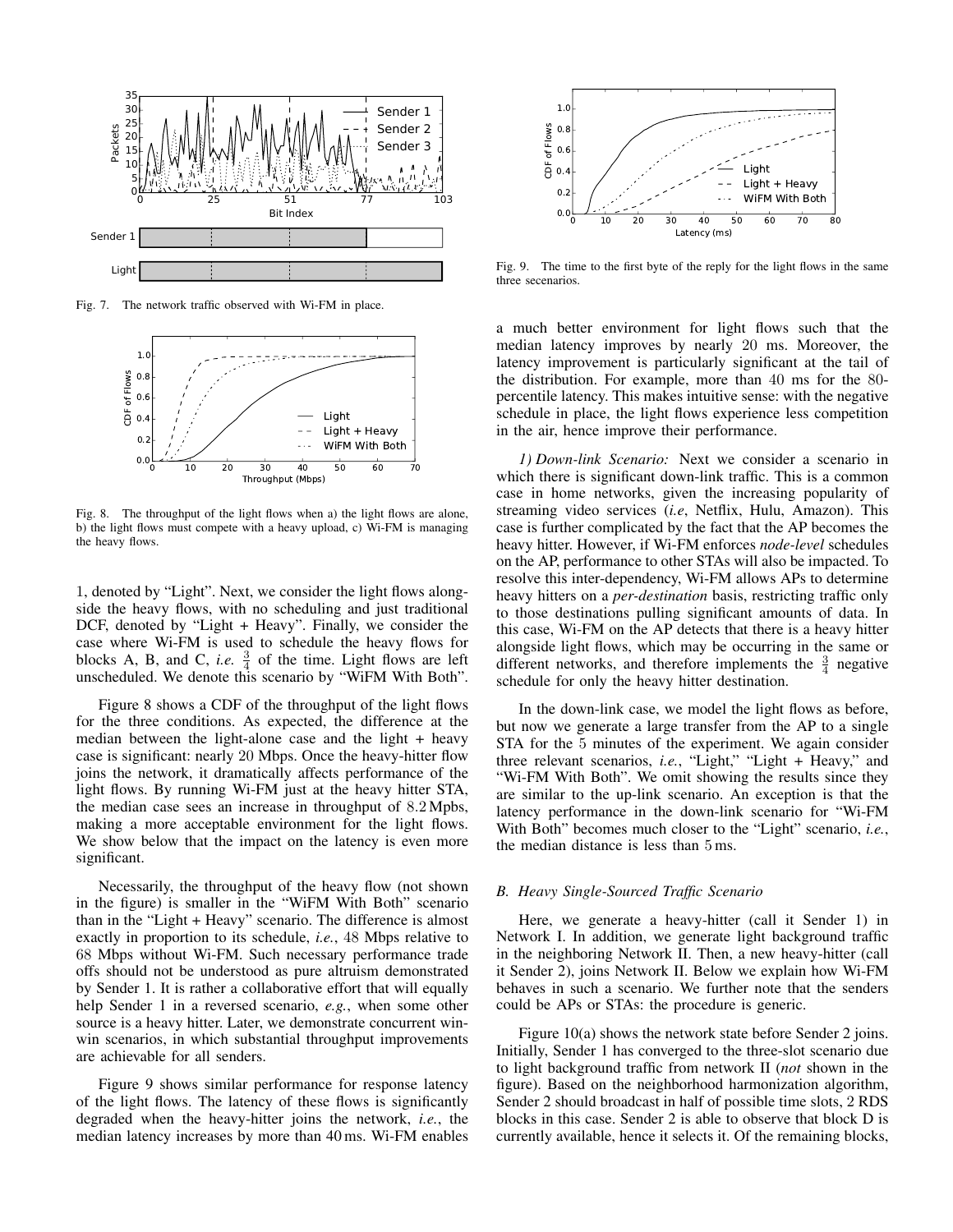

Fig. 10. (a) Packets observed from a single sender folded onto the bit indices. (b) Packets observed after Sender 2 has begin sending. (c) Packets observed after Sender 1 has adjusted.

it randomly selects a block with equal contention, *i.e.*, any of the remaining blocks, in this case block B.

Figure 10(b) presents a sample of the network traffic after Sender 2 has begun transmitting. We see that now Senders 1 and 2 must compete for block B. Blocks A and C are used only by Sender 1, while block D is utilized exclusively by Sender 2. Thus, after Sender 1 scans the network again, it discovers the presence of Sender 2, and recognizes that it is sharing the network with a single additional heavy hitter. Sender 2 therefore reduces to 2 blocks and takes those with no contention. Figure 10(c) demonstrates the state of the network after this change. Both nodes can be seen taking their fair share of the network, avoiding contention on any block.

Figure 11 shows the cumulative distribution of aggregate throughput gains sampled every second over 10 minutes seen by the Wi-FM case over the 10-minute average of the pure non-Wi-FM case. In particular we see that at least 80% of the time, the throughput increases. In at least 50% of the time, the throughput increases by 20% or more. Finally, in at least 20% of the time, these gains are greater than 40%.



Fig. 11. Aggregate throughput gain over the pure unscheduled network.



Fig. 12. (a) Packets observed from a two senders folded onto the bit indices. (b) Packets observed after Sender 3 joins.

#### *C. Heavy Multi-Sourced Traffic Scenario*

Next we consider a more complex case with multiple heavy hitters. In particular, consider the case when a new heavy hitter arrives, samples the network traffic, and finds all time slots to be fully allocated.

Figure 12(a) presents this case. Specifically, Sender 1 from network I is broadcasting in both blocks A and B, and Sender 2 from network II is broadcasting in blocks C and D. The arriving Sender 3 observes that Sender 1 and Sender 2 are both broadcasting for 2 blocks worth of time. Therefore, Sender 3 should also choose 2 blocks worth of time, for its fair share. Next, Sender 3 selects the times which minimize the number of total senders in each block. However, since all blocks are occupied, and any choice of 2 blocks results in a maximum of 2 concurrent senders, Sender 3 is able to choose any blocks to maintain levels of radio sharing. Finally, Sender 3 selects randomly, and in this particular case selects blocks B and C.

Figure 12(b) shows the network state after Sender 3 joins the network. While there is contention for the medium, by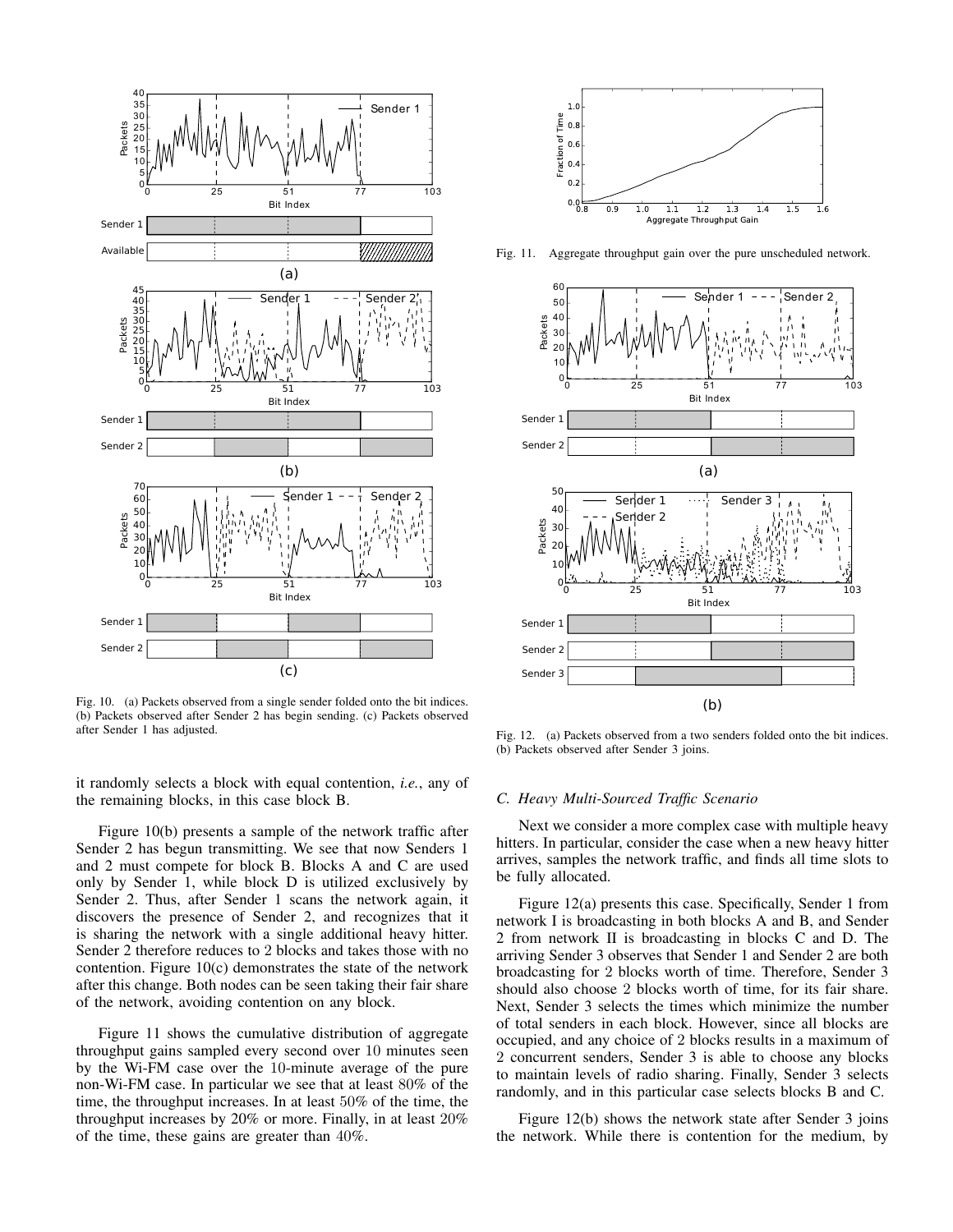

Fig. 13. Aggregate throughput gain over the pure unharmonzied scenario.

leaving DCF intact, Wi-FM is still able to function without having to communicate a schedule to the existing senders. Figure 12(b) shows that there is some spill over between time slots, which is an artifact of our implementation: since the schedules are enforced before the driver, any network level delays to packet transmission will be handled by the driver. Therefore lower level re-transmits may still occur outside of the time slot. Such issues could be solved with tight integration between devices drivers and Wi-FM.

Figure 13 shows the cumulative distribution of aggregate throughput gains seen by the Wi-FM case over the non-Wi-FM case. Here, Wi-FM throughput was *always* above the non-Wi-FM case. The gain is distributed between 20% and 50% over the non-Wi-FM case, with the median at about 35%. We emphasize that all three senders are connected to different APs, and therefore are not able to communicate directly. However, by using Wi-FM, they avoid creating worst-case contention scenarios and improve the aggregate throughput of all networks involved.

#### VII. DISCUSSION

A hardware implementation could likely reduce the complexity of the system. In particular, moving the relatively straightforward radio processing to a small dedicated circuit could eliminate much of the overhead in our current implementation and improve the accuracy. Moreover, such improvements would open the door for integration with more complex systems, *e.g.*, advanced distributed MIMO. Tight integration with the wireless card could further improve the situation by controlling the sending directly, rather than via the kernel queuing disciplines. While such adjustments stand to improve the response time to the radio, our experiments in Section V demonstrated that the current system provides sufficient performance in these regards.

## VIII. RELATED WORK

Ambient backscatter uses ambient RF, *i.e.*, TV, cellular [35], [36] or Wi-Fi [37] signals, to enable powerless communication. Devices communicate by backscattering ambient RF signals thus enabling power-efficient radio communication. Our work is similar to ambient backscatter in the sense that we also use ubiquitous ambient signal, *i.e.*, FM radio signal, to achieve more effective Wi-Fi communication, particularly in home environments. We have demonstrated that the pervasive nature of FM radio signals coupled with growing penetration of FM radio hardware in consumer electronics, makes it possible to achieve device synchronization relative to the digital RDS component of FM signal.

While our system neither needs nor utilizes absolute time synchronization, FM broadcast signal could be used for such a purpose. There are two types of broadcast synchronization approaches in wireless networks. The first is in-band time synchronization. A representative example is the one proposed in [31], which uses in-band reference broadcast on the wireless channel to achieve time synchronization. Such an algorithm could be effectively utilized to achieve absolute time synchronization, yet using the out-of-band FM radio signal, hence without any in-band broadcasts. Moreover, contrary to the inband broadcast which is discrete in nature, the FM radio signal is continuously present at receivers. The second is out-of-band time synchronization. In [38] the authors explored the use of RDS to synchronize clocks in sensor networks. While similar in its use of RDS, Wi-FM enables effective node harmonization among unmanaged Wi-Fi networks and devices.

There has been an extensive body of work that deals with coordination in *managed* 802.11 wireless networks. Such networks typically build knowledge about conflicting nodes and then use central coordination to either schedule AP-toendpoint data transmissions [4], [5], [8], update transmission rates [7], avoid collisions via relative scheduling [9], utilize MIMO-type optimization [18], [19], *etc*. Beyond 802.11, other methods for distributed coordination in wireless have been considered, *e.g.* [39], [40]. Our FM radio approach enables the deployment of many of the above central coordination schemes via out-of-band broadcast synchronization. In addition to bringing value to such central coordination systems, our system enables individual endpoints to *autonomously* harmonize their transmissions in environments where they are not traditionally applicable. This is possible to achieve even when only a subset of nodes is FM-enabled.

In the context of control and coordination, our work further relates to Flashback [6], an in-band scheme that enables a control plane to 802.11 networks without altering data transmissions. The common thread between Flashback and Wi-FM lies in the desire to avoid expensive control transmissions that collide with the data plane. Contrary to Flashback, our system achieves this goal by using an existing out-of band signal and hence works across individual 802.11 network boundaries in a distributed fashion.

Finally, our work relates to the body of work on enabling TDMA within, or on top of, Wi-Fi networks, *e.g.*,[10], [11], [12], [13], [14], [15], [16], [17]. Indeed, while DCF works fine during light traffic epochs, it has been shown that TDMA provides much better performance during busy network periods. We have demonstrated that TDMA-like harmonization on top of DCF is effective in scenarios when a node is exposed to the interfering traffic from a neighboring network. Further, contrary to the above related work, which utilizes centralized network control, our system enables the creation of harmonized TDMA-like network islands in a distributed fashion among FM-enabled devices across autonomous network bounds.

## IX. CONCLUSIONS

FM radio signal, broadcast by numerous local and national stations worldwide, is widely available in urban areas and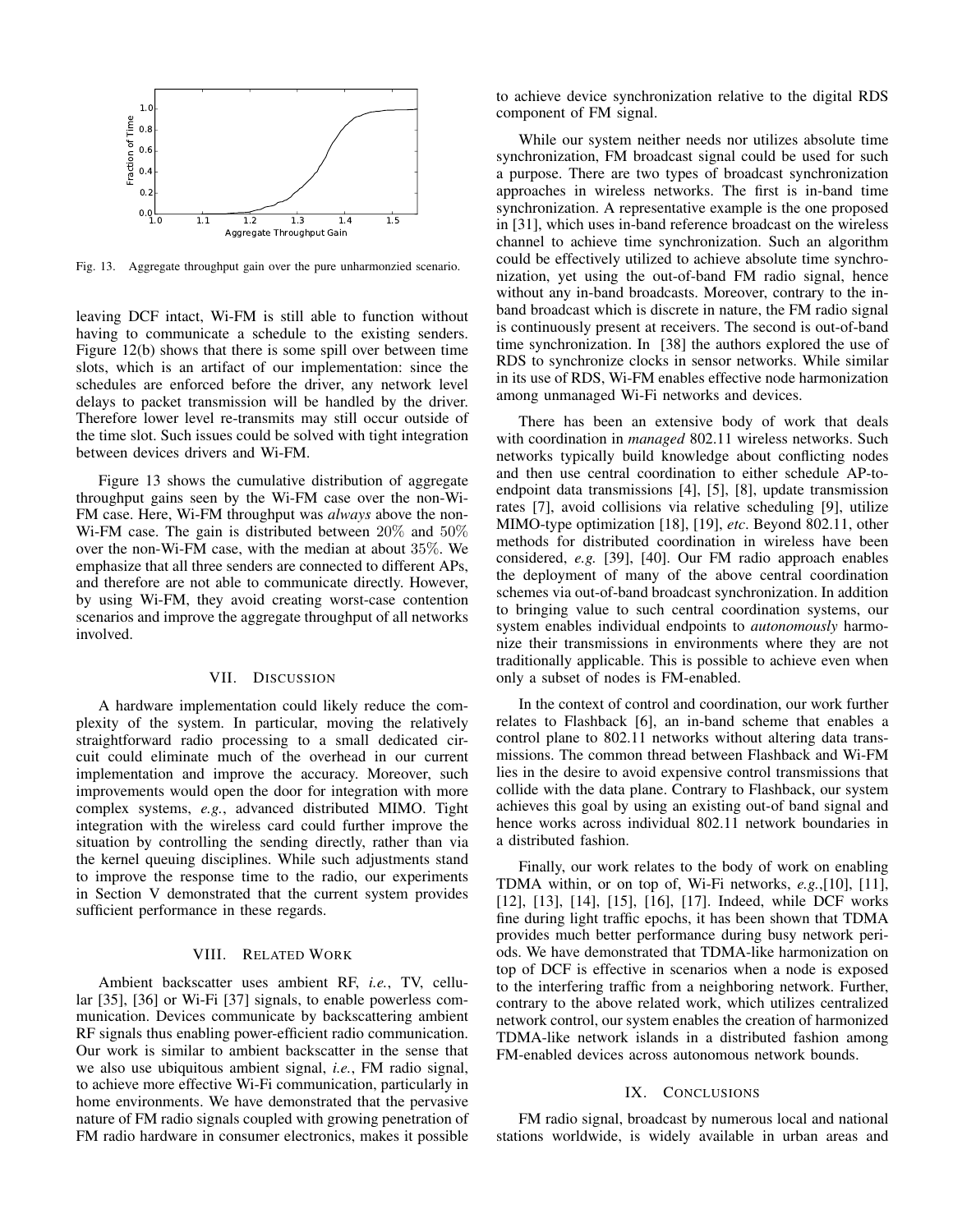beyond (24 hours a day, indoors and outdoors). In this paper, we demonstrated that this ubiquitous in-the-air FM radio availability, accompanied by the thriving on-device FM receiver hardware proliferation, provides an exciting opportunity to utilize this omnipresent signal beyond its common purpose. In particular, we focused on the problem that commonly arises in home networks when devices from neighboring Wi-Fi networks interfere and degrade each other's performance. We demonstrated that FM radio, *i.e.*, the RDS signal associated with it, provides a common medium that enables FM-enabled devices to effectively harmonize their transmissions. To the best of our knowledge, our system is the first to enable such harmonization *beyond* administrative network bounds.

Our key insights are the following:  $(i)$  The RDS digital signal accompanying FM radio has a sufficient structure to enable RDS-relative harmonization.  $(ii)$  This signal is highly resilient to data loss, *i.e.*, it retains device harmonization even in the presence of substantial reductions in matching bits. (*iii*) RDS could be utilized to realize device harmonization in a completely autonomous fashion.  $(iv)$  The key to such distributed harmonization lies in RDS-relative synchronization, which enables nodes to effectively infer others' scheduling choices.  $(v)$  Our approach requires no explicit communication among devices, enabling harmonization in unmanaged network scenarios, beyond administrative network bounds. (vi) Hence, it opens the door to novel cross-domain network policies in such unmanaged scenarios. (*vii*) This is achievable in a completely incrementally-deployable fashion. (viii) Our system accomplished the above via off-the-shelf network equipment and in software. Undoubtedly, hardware-level FM radio signal processing implementations could open the doors to the deployment of advanced wireless networking algorithms and applications.

#### **REFERENCES**

- [1] T. Gupta, R. Singh, A. Phanishayee, J. Jung, and R. Mahajan, "Bolt: Data Management for Connected Homes," in *Proceedings of NSDI '14*, Seattle, WA, Apr. 2014.
- [2] L. Dicioccio, R. Teixeira, and C. Rosenberg, "Measuring Home Networks with HomeNet Profiler," in *Proceedings of Passive and Active Measurement Conference*, Hong Kong, China, Apr. 2013.
- [3] A. Patro, S. Govindan, and S. Banarjee, "Observing Home Wireless Experience through WiFi APs," in *Proceedings of ACM MOBICOM '13*, Miami, FL, Sep. 2013.
- [4] N. Ahmed, S. Keshav, and K. Papagiannaki, "OmniVoice: A Mobile Voice Solution for Small-Scale Enterprises," in *Proceedings of ACM MOBIHOC '11*, Paris, France, May 2011.
- [5] Y. Bejerano and R. Bhatia, "MiFi: a Framework for Fairness and QoS Assurance for Current IEEE 802.11 Networks with Multiple Access Points," *IEEE/ACM Transactions on Networking*, vol. 14, no. 4, pp. 849–862, Aug. 2006.
- [6] A. Cidon, K. Nagaraj, S. Katti, and P. Viswanath, "Flashback: Decoupled Lightweight Wireless Control," in *Proceedings of ACM SIGCOMM '12*, Helsinki, Finland, Aug. 2012.
- [7] E. Magistretti, O. Gurewitz, and E. Knightly, "Inferring and Mitigating A Link's Hindering Transmissions in Managed 802.11 Wireless Networks," in *Proceedings of ACM MOBICOM '10*, Chicago, IL, Sep. 2010.
- [8] V. Srivastava, N. Ahmed, S. Rayanchu, S. Banarjee, S. Keshav, K. Papagiannaki, and A. Mishra, "CENTAUR: Realizing the Full Potential of Centralized WLANs through a Hybrid Data Path," in *Proceedings of ACM MOBICOM '09*, Beijing, China, Sep. 2009.
- [9] W. Zhou, D. Li, K. Srinivisan, and P. Sinha, "DOMINO: Relative Scheduling in Enterprise Wireless LANs," in *Proceedings of ACM CONEXT '13*, Santa Barbara, CA, Dec. 2013.
- [10] P. Djukic and P. Mohapatra, "Soft-TDMA: A Software TDMA-based MAC over Commodity 802.11 Hardware," in *Proceedings of INFO-COM '09*, Rio De Janeiro, Brazil, May 2009.
- [11] C. Doerr, M. Neufeld, J. Fifield, T. Weingart, D. Sicker, and D. Grunwald, "MultiMAC - an Adaptive MAC Framework for Dynamic Radio Networking," in *Proceedings of IEEE DySPAN '05*, Dublin, Ireland, Apr. 2005.
- [12] M. Neufeld, J. Fifield, C. Doerr, A. Sheth, and D. Grunwald, "SoftMAC - flexible wireless research platform," in *Proceedings of HotNets '05*, College Park, MD, Nov. 2005.
- [13] R. Patra, S. Nedevschi, S. Surana, A. Sheth, L. Subramanian, and E. Brewer, "WiLDNet: Design and Implementation of High Performance WiFi Based Long Distance Networks," in *Proceedings of NSDI '07*, Cambridge, MA, Apr. 2007.
- [14] B. Raman and K. Chebrolu, "Design and Evaluation of a New MAC Protocol for Long-Distance 802.11 Mesh Networks," in *Proceedings of ACM MOBICOM '05*, Cologne, Germany, Aug. 2005.
- [15] A. Rao and I. Stoica, " An Overlay MAC Layer for 802.11 Networks," in *Proceedings of MobiSys '05*, Seattle, WA, Jun. 2005.
- [16] A. Sharma and E. Belding, "FreeMAC: Framework for Multi-Channel MAC Development on 802.11 Hadware," in *Proceedings of ACM SIGCOMM PRESTO '08*, Seattle, WA, Aug. 2008.
- [17] A. Sharma, M. Tiwari, and H. Zheng, " MadMAC: Building a reconfigurable radio testbed using commodity 802.11 hardware ," in *Proceedings of IEEE SECON SDR '06*, Reston, VA, Sep. 2006.
- [18] S. Kumar, D. Cifuentes, S. Gollakota, and D. Katabi, "Bringing Cross-Layer MIMO to Today's Wireless LANs," in *Proceedings of ACM SIGCOMM '13*, Hong Kong, China, Aug. 2013.
- [19] V. Yenamandra and K. Srinivasan, "Vidyut: Exploiting Power Line Infrastructure for Enterprise Wireless Networks," in *Proceedings of ACM SIGCOMM '14*, Chicago, IL, Aug. 2014.
- [20] B. Kinney, "Unlock The FM Radio Hiding In Your Smart Phone," http: //digital.vpr.net/post/unlock-fm-radio-hiding-your-smart-phone.
- [21] "Broadcom 802.11 Wireless LAN Solutions," http://www.broadcom. com/products/Wireless-LAN/802.11-Wireless-LAN-Solutions.
- [22] "Broadcom's New Combo Chip Integrates 802.11n Wi-Fi, Bluetooth 4.0 + HS and FM to Bring New Multimedia Applications to Smartphones, Tablets and Other Mobile Devices," http://www.broadcom.com/press/ release.php?id=s549642.
- [23] "FM Radio in Mobile Phones," http://radioheardhere.com/fm-mobile. htm.
- [24] BBC, "Radio Industry Moves to Meet Demand for Hybrid Radio," http: //www.bbc.co.uk/mediacentre/latestnews/2014/hybrid-radio.
- [25] "NextRadio: FM Radio on Your Smartphone," http://www.sprint.com/ landings/nextradio/.
- [26] "Sprint customers to enjoy local FM radio on smarthttp://newsroom.sprint.com/ news-releases/sprint-customers-to-enjoy-local-fm-radio-onsmartphones-via-fm-radio-chip.htm.
- [27] "FM Radio Phones," http://www.phonearena.com/phones/Multimedia/ FM+Radio.
- [28] "Free Radio on My Phone," http://freeradioonmyphone.org/.
- [29] E. Oswald, "RIAA, broadcasters want mandatory FM radio in cell phones, electronics," 2010/08/17/riaa-broadcasters-want-mandatory-fm-radio -in-cell-phones-electronics/.
- [30] L. Stimson, "Worldwide FM Smartphone Effort Underway," http://www. radioworld.com/article/worldwide-fm-smartphone-effort-underway/ 272856.
- [31] J. Elson, L. Girod, and D. Estrin, "Fine-grained network time synchronization using reference broadcasts," in *Proceedings of OSDI '02*, Boston, MA, Dec. 2002.
- [32] National Radio Systems Committee, "United states rdbs standard," ftp: //ftp.rds.org.uk/pub/acrobat/rbds1998.pdf.
- [33] "Radio Locator," http://radio-locator.com/cgi-bin/locate.